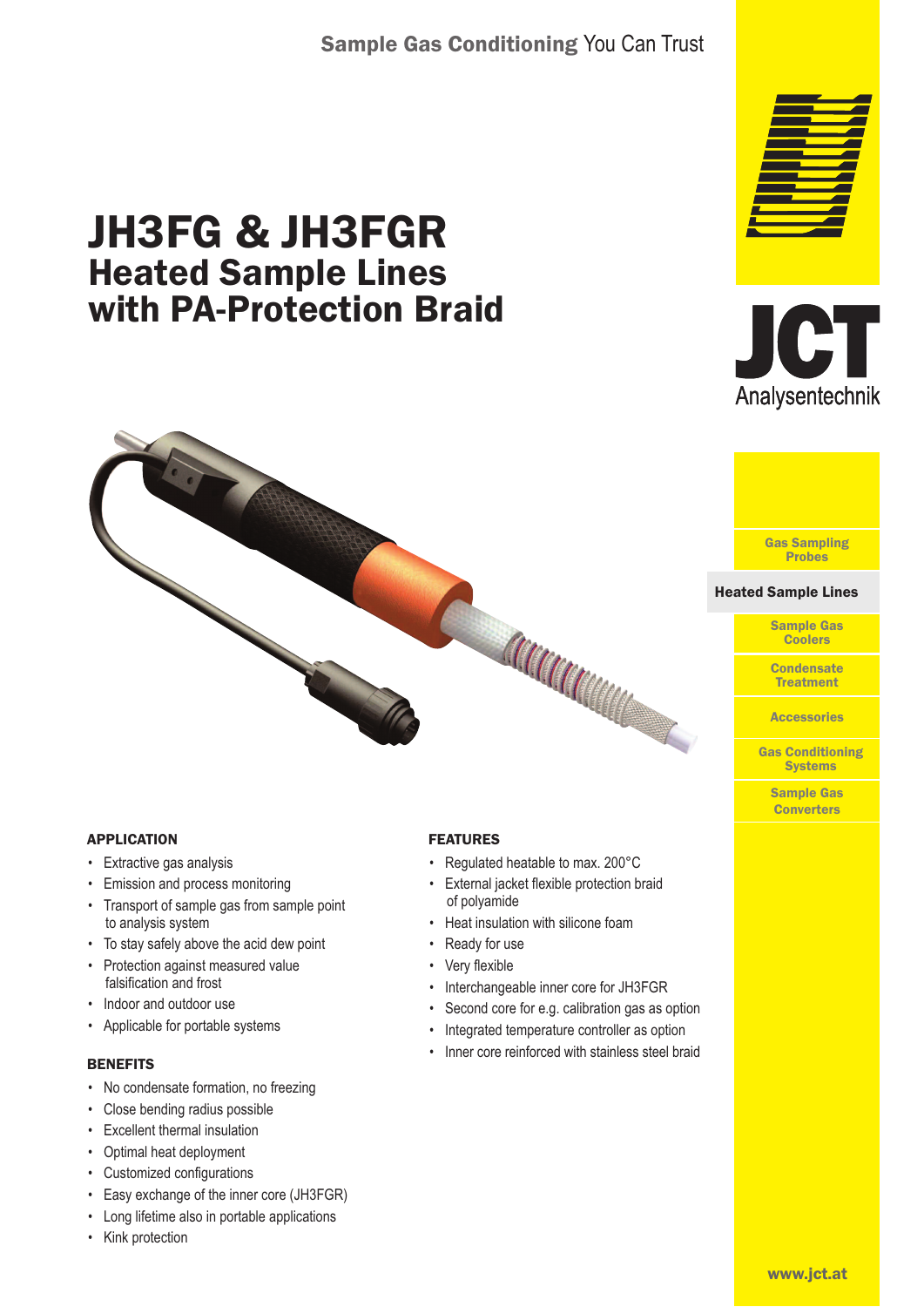## TECHNICAL DATA

| <b>Model</b>                         | JH3FG / JH3FGR                                                                                                                                           |                                                                       |  |  |  |  |  |  |  |  |  |  |
|--------------------------------------|----------------------------------------------------------------------------------------------------------------------------------------------------------|-----------------------------------------------------------------------|--|--|--|--|--|--|--|--|--|--|
| Description                          | regulated heatable sample line                                                                                                                           |                                                                       |  |  |  |  |  |  |  |  |  |  |
| External protection jacket           | Polyamide braid, black                                                                                                                                   |                                                                       |  |  |  |  |  |  |  |  |  |  |
| Inner core                           | fixed                                                                                                                                                    | interchangeable                                                       |  |  |  |  |  |  |  |  |  |  |
| Area of application                  |                                                                                                                                                          | mobile and fixed installation indoor and outdoor                      |  |  |  |  |  |  |  |  |  |  |
|                                      | <b>Operation data</b>                                                                                                                                    |                                                                       |  |  |  |  |  |  |  |  |  |  |
| Operating temperature                | max. 200°C                                                                                                                                               |                                                                       |  |  |  |  |  |  |  |  |  |  |
| Operating pressure                   | max. 10 bara                                                                                                                                             |                                                                       |  |  |  |  |  |  |  |  |  |  |
| Ambient temperature*                 | -30 $^{\circ}$ C to +60 $^{\circ}$ C                                                                                                                     |                                                                       |  |  |  |  |  |  |  |  |  |  |
| <b>Construction</b>                  |                                                                                                                                                          |                                                                       |  |  |  |  |  |  |  |  |  |  |
| Material inner core                  |                                                                                                                                                          | PTFE, optional PFA                                                    |  |  |  |  |  |  |  |  |  |  |
| Heating element                      | design according to DIN moisture proof with protection braid                                                                                             |                                                                       |  |  |  |  |  |  |  |  |  |  |
| Thermal insulation                   |                                                                                                                                                          | close pore, waterproof Silicone hose, thermally stabilised            |  |  |  |  |  |  |  |  |  |  |
| End configuration                    |                                                                                                                                                          | hard caps or Silicone caps (see below)                                |  |  |  |  |  |  |  |  |  |  |
| Maximum sample line length*          |                                                                                                                                                          | 50 <sub>m</sub>                                                       |  |  |  |  |  |  |  |  |  |  |
| Diameter core / sample line outside  | DN $4/6$ mm $/42$ mm<br>$+/- 3$ mm<br>DN 6/8 mm / 42 mm<br>$+/- 3$ mm                                                                                    | $+/-$ 3 mm<br>DN $4/6$ mm $/42$ mm<br>DN 6/8 mm / 48 mm<br>$+/-$ 3 mm |  |  |  |  |  |  |  |  |  |  |
| Minimum bending radii JH3FG / JH3FGR | DN 4/6 mm: 50 mm / 100 mm<br>DN 6/8 mm: 75 mm / 120 mm                                                                                                   |                                                                       |  |  |  |  |  |  |  |  |  |  |
| Dimensions of silicone-caps [mm]     | DN 4/6: L = 88, Ø 50 (H), Ø 70 (C)<br>DN 6/8: L = 88, Ø 50 (H), Ø 70 (C)                                                                                 |                                                                       |  |  |  |  |  |  |  |  |  |  |
| Dimensions of PA hard caps [mm]      | DN 4/6: L = 111, Ø 50 (F), Ø 75 (A)<br>DN 4/6: L = 111, Ø 50 (F), Ø 75 (A)<br>DN 6/8: L = 111, Ø 50 (F), Ø 75 (A)<br>DN 6/8: L = 120, Ø 54 (F), Ø 79 (A) |                                                                       |  |  |  |  |  |  |  |  |  |  |
| Protection class                     | IP 44 (EN60529)                                                                                                                                          |                                                                       |  |  |  |  |  |  |  |  |  |  |
| <b>Electrics</b>                     |                                                                                                                                                          |                                                                       |  |  |  |  |  |  |  |  |  |  |
| Power supply                         | 230 VAC 50/60 Hz or 115 VAC 50/60 Hz                                                                                                                     |                                                                       |  |  |  |  |  |  |  |  |  |  |
| Power consumption                    | 100 W/m                                                                                                                                                  |                                                                       |  |  |  |  |  |  |  |  |  |  |
| Connection cable                     | 3 <sub>m</sub>                                                                                                                                           |                                                                       |  |  |  |  |  |  |  |  |  |  |
| Connection plug                      | 7-pole plug for connection of temperature controller HT-43 and HT-55<br>HANQ8 plug for connection of temperature controller HT-41                        |                                                                       |  |  |  |  |  |  |  |  |  |  |
|                                      | Option integrated temperature controller HT 54                                                                                                           |                                                                       |  |  |  |  |  |  |  |  |  |  |
| Installation site                    | directly on hard cap end                                                                                                                                 |                                                                       |  |  |  |  |  |  |  |  |  |  |
| Power supply                         | 230 VAC 50 to 60 Hz / 115 V 60 Hz                                                                                                                        |                                                                       |  |  |  |  |  |  |  |  |  |  |
| Switching capacity                   | max. 1000 W / 5 A (max. 10 m 230 V and 5 m at 115 V)                                                                                                     |                                                                       |  |  |  |  |  |  |  |  |  |  |
| Temperature range                    | 0°C to 254°C, adjustable in 2°C steps via DIP-switch                                                                                                     |                                                                       |  |  |  |  |  |  |  |  |  |  |
| Temperature sensor                   | PT 100                                                                                                                                                   |                                                                       |  |  |  |  |  |  |  |  |  |  |
| Housing material                     | PA-reinforced glass fiber                                                                                                                                |                                                                       |  |  |  |  |  |  |  |  |  |  |
| Protection class                     | <b>IP42</b><br>optional sealed: IP 65 (fixed temperature adjustment)                                                                                     |                                                                       |  |  |  |  |  |  |  |  |  |  |

\* To achieve extended length, JCT offers heated lines with reduced power (W/m) or with a second heating circuit. For lower ambient temperatures versions with higher performance are available. Please consult **JCT** sales team.



Additional suitable temperature controllers series HT and JPXR4 can be found in this chapter (2)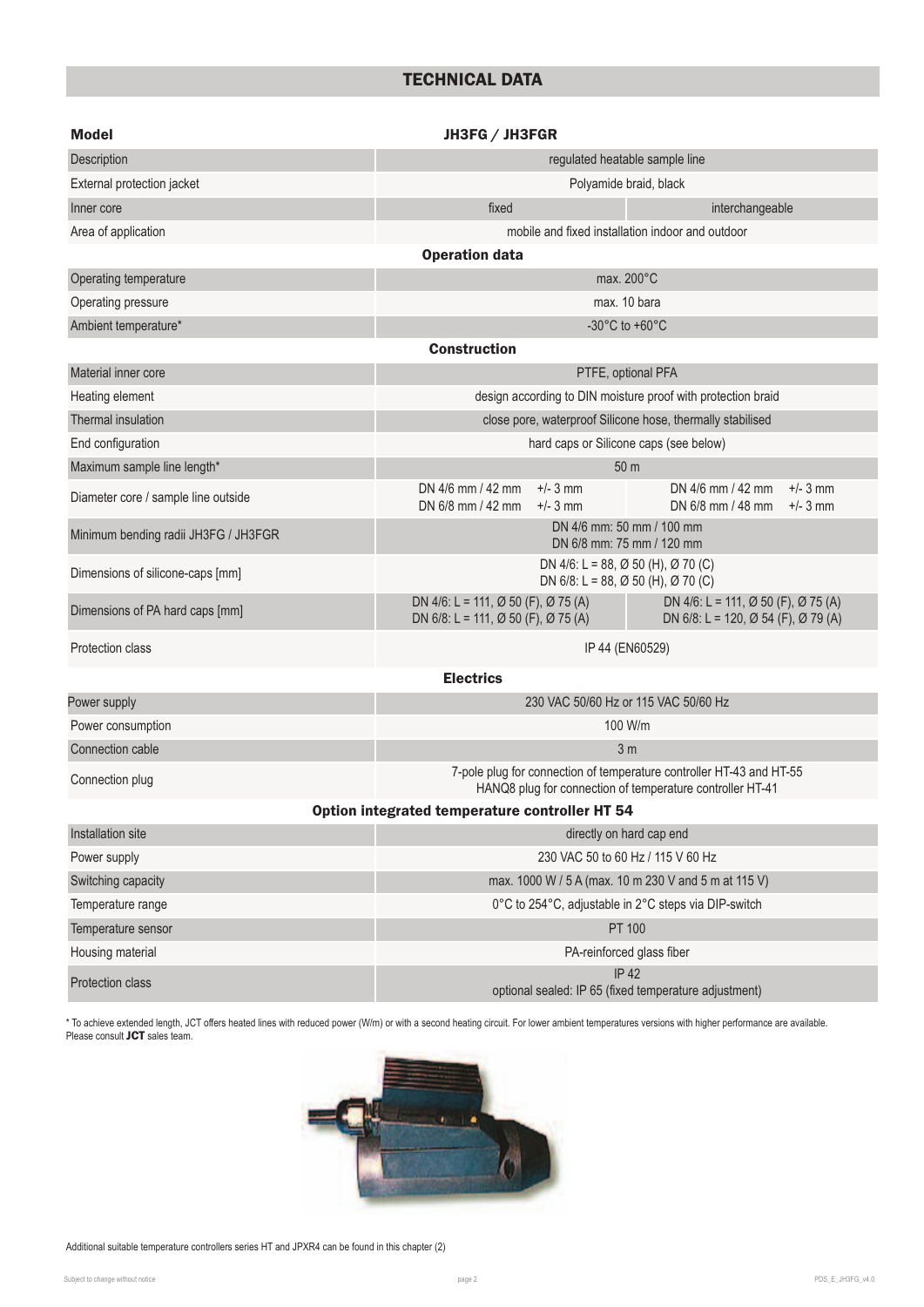## End configuration of sample line



JH3FG with non interchangeable inner core JH3FGR with interchangeable core

p = PTFE core, 200 mm protruded RSL = Stainless steel stubs, 30 mm long

Dimensions in mm

## ORDER CODE

#### JH3FG

| Temperature sensor PT100*                                                                                                                | $\overline{2}$ |   |       |     |                |             |                |   |   |                |                |     |
|------------------------------------------------------------------------------------------------------------------------------------------|----------------|---|-------|-----|----------------|-------------|----------------|---|---|----------------|----------------|-----|
| Temperature sensor PT100* + limiter (thermo switch in connection housing)                                                                | $\sqrt{3}$     |   |       |     |                |             |                |   |   |                |                |     |
| Temperature sensor NiCr-Ni type K*                                                                                                       | 4              |   |       |     |                |             |                |   |   |                |                |     |
| 2 x temperature sensor PT100*                                                                                                            | 9              |   |       |     |                |             |                |   |   |                |                |     |
| Outer protection PA braid                                                                                                                |                | 0 |       |     |                |             |                |   |   |                |                |     |
| Core 200 mm protruded                                                                                                                    |                |   | 0     |     |                |             |                |   |   |                |                |     |
| Stainless steel stubs 30 mm long                                                                                                         |                |   | $6\,$ |     |                |             |                |   |   |                |                |     |
| Line length without protrusion in dm (e.g. 10 m = 100; 4,5 m = 045)                                                                      |                |   |       | XXX |                |             |                |   |   |                |                |     |
| Diameter DN 4/6 mm                                                                                                                       |                |   |       |     | 4              |             |                |   |   |                |                |     |
| Diameter DN 6/8 mm                                                                                                                       |                |   |       |     | $6\phantom{1}$ |             |                |   |   |                |                |     |
| PTFE core                                                                                                                                |                |   |       |     |                | <b>PTFE</b> |                |   |   |                |                |     |
| PFA core                                                                                                                                 |                |   |       |     |                | <b>PFA</b>  |                |   |   |                |                |     |
| Power supply 230 VAC / 50/60 Hz                                                                                                          |                |   |       |     |                |             | $\overline{2}$ |   |   |                |                |     |
| Power supply 115 VAC / 50/60 Hz                                                                                                          |                |   |       |     |                |             | 1              |   |   |                |                |     |
| End configuration side 2 type F (without electrical connection)                                                                          |                |   |       |     |                |             |                | F |   |                |                |     |
| End configuration side 2 type H (without electrical connection)                                                                          |                |   |       |     |                |             |                | Н |   |                |                |     |
| End configuration side 1 type A (with electrical connection)                                                                             |                |   |       |     |                |             |                |   | Α |                |                |     |
| End configuration side 1 type C (with electrical connection)                                                                             |                |   |       |     |                |             |                |   | C |                |                |     |
| Without calibration core                                                                                                                 |                |   |       |     |                |             |                |   |   | 0              |                |     |
| Calibration core DN 2/3 mm                                                                                                               |                |   |       |     |                |             |                |   |   | $\overline{2}$ |                |     |
| Calibration core DN 4/6 mm                                                                                                               |                |   |       |     |                |             |                |   |   | 4              |                |     |
| Without integrated temperature controller                                                                                                |                |   |       |     |                |             |                |   |   |                | $\theta$       |     |
| With integrated temperature controller HT-54                                                                                             |                |   |       |     |                |             |                |   |   |                | Z <sub>2</sub> |     |
| With integrated sealed temperature controller HT-54 with fixed temperature adjustment<br>(please specify desired temperature with order) |                |   |       |     |                |             |                |   |   |                | Z <sub>3</sub> |     |
| Without strain relief                                                                                                                    |                |   |       |     |                |             |                |   |   |                |                | 0   |
| With strain relief**                                                                                                                     |                |   |       |     |                |             |                |   |   |                |                | Q16 |
|                                                                                                                                          |                |   |       |     |                |             |                |   |   |                |                |     |
| Order code                                                                                                                               |                | 0 |       |     |                |             |                |   |   |                |                |     |

\* Temperature sensor position at line length up to 10 m = 0,3 m from electrical connection, at line length > 10 m = 3 m from electrical connection, others on request<br>\* For sample line length > 10 m and vertical installati

For sample line length > 10 m and vertical installation a strain relief is recommended

Suitable temperature controllers series HT and JPXR4 can be found in this chapter (2)